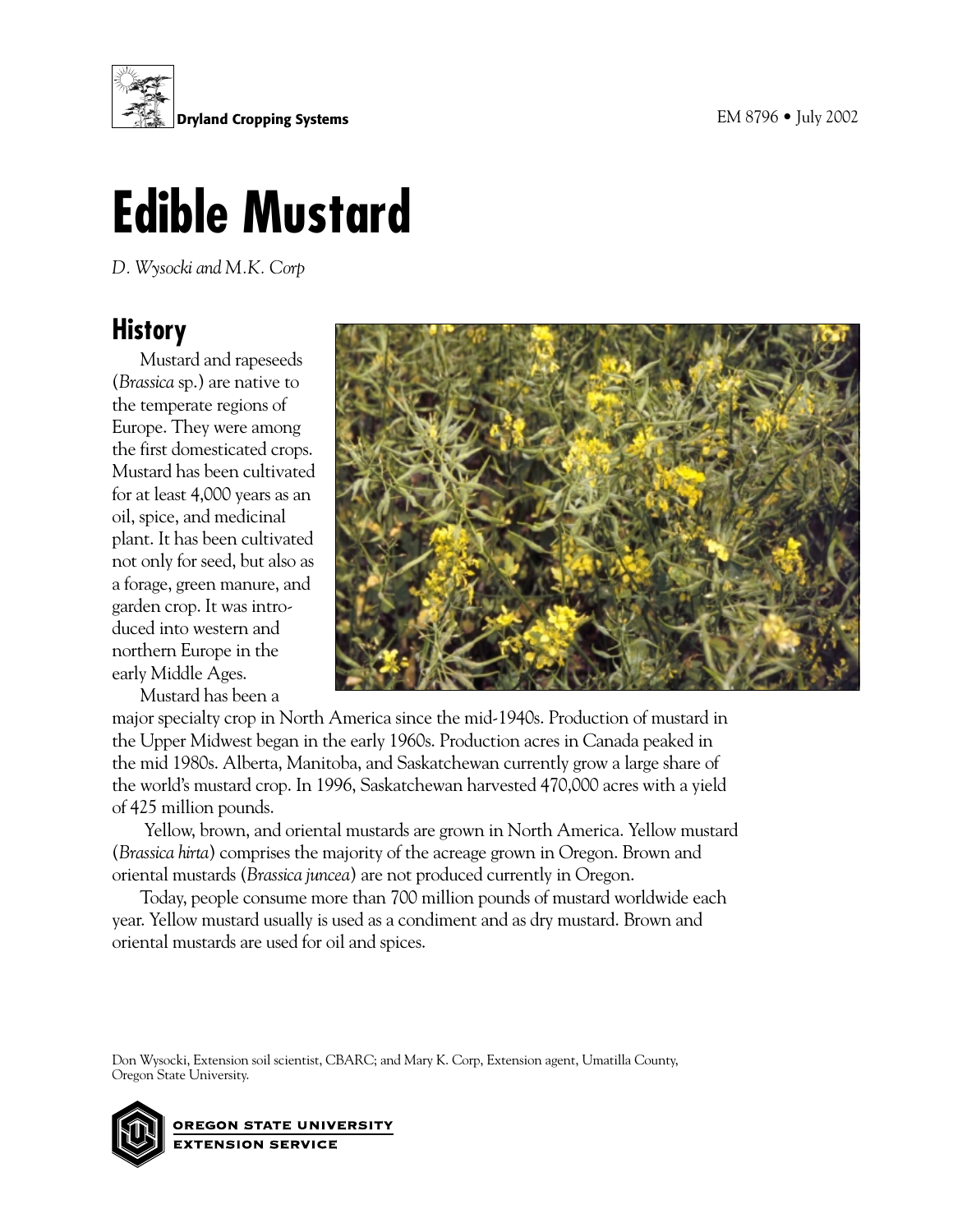# **Description**

Yellow mustard is a spring annual broadleaf with a well-defined taproot. Mustard emerges rapidly (5 to 10 days) and grows quickly under favorable moisture and temperature conditions. The crop canopy covers the ground completely in about 30 days after planting. At approximately 35 to 40 days after sowing, plants begin to bud. Five to 7 days later, flowering begins. Plants reach full bloom 7 to 10 days after flower initiation.

A long bloom period (longer than 15 days) is ideal. Seed yield is related directly to length of bloom.

Varieties of yellow mustard usually mature in 80 to 85 days. Brown and oriental types require 90 to 95 days. Mature plants vary in height from 30 to 45 inches, depending on genetic potential and environmental conditions.

# **Conditions for growth**

## **Climate**

Mustard is a cool season crop with a short growing season. Adequate water and cool temperatures (less than 85°F) favor a long bloom period. Seedlings are tolerant of mild frosts (26 to 33°F) after emergence, but severe frosts (below 26°F) can destroy the crop.

Mustard, especially the brown and oriental types, has a drought tolerance between that of wheat and rapeseed. Moisture stress caused by hot, dry conditions during the flowering period frequently causes lower yields.

## **Soil**

Mustard is adapted best to fertile, welldrained, loamy soils, but it can grow in variable soil types with good drainage. Soils prone to crusting prior to seedling emergence can cause problems. Avoid dry sand and dry, sandy loam soils, also.



Photo courtesy of University of Saskatchewan (http://interactive.usask.ca/skinteractive/modules/ agriculture/crops/oilseeds/mustard.html)

# **Seed germination**

Seed will germinate at a soil temperature as low as 40°F.

# **Cultural practices**

Small grains following mustard usually yield more than when they follow continuous small grain. Sunflower, canola, safflower, flax, dry bean, field peas, lentils, and soybean have similar diseases and insect pests to mustard. Avoid close rotation of these crops to mustard.

# **Seedbeds**

Seedbeds for mustard are similar to those required for small grains. The soil should be firm and fairly level. Till deep enough to kill weeds, but keep soil moisture close to the

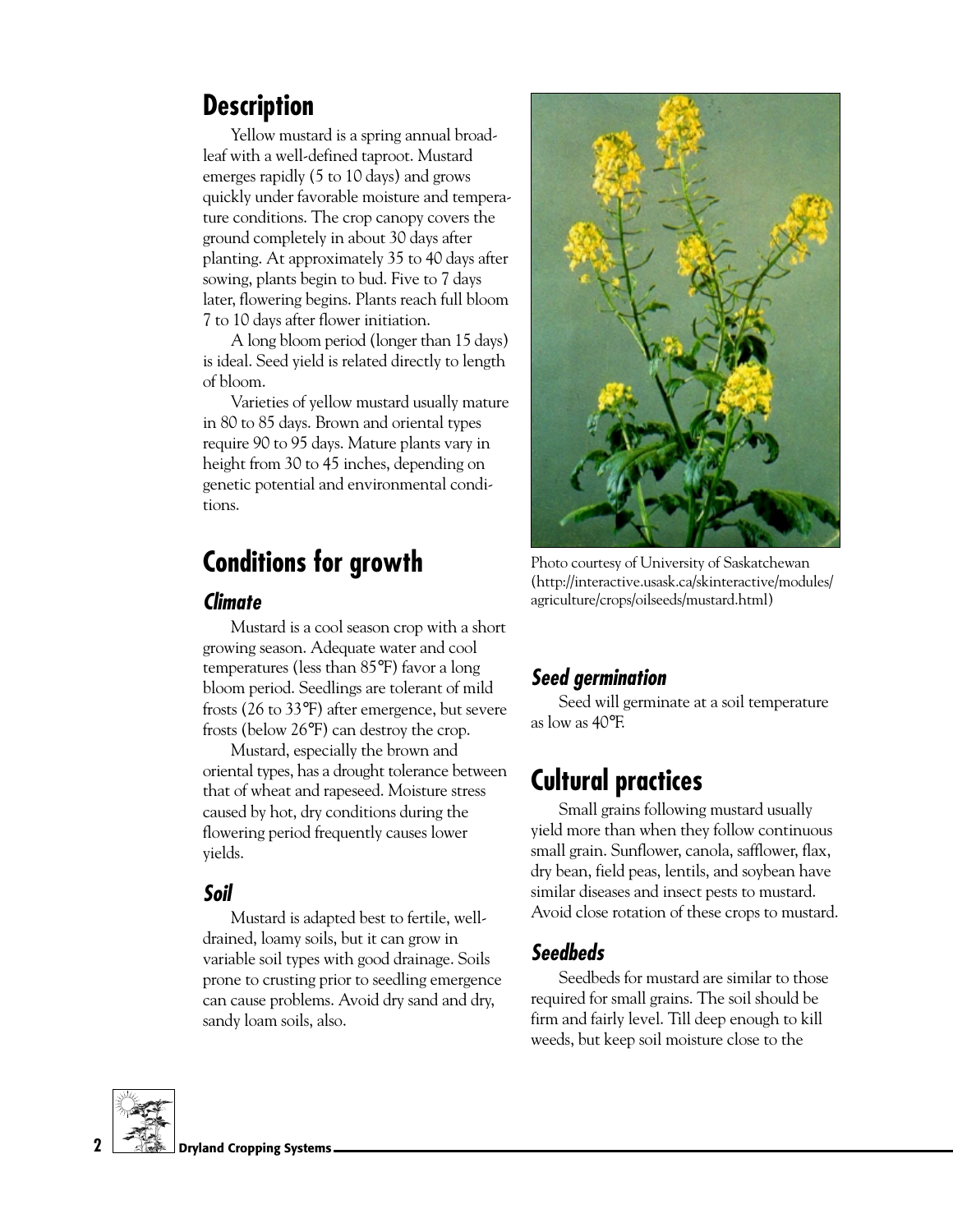surface and leave a firm seedbed. Roll or pack the seedbed (before sowing) if the soil is loose or uneven, and also if soil moisture varies.

## **Sowing depth and seed placement**

Seed depth depends on seedbed, soil and weather conditions, and the type of seeding equipment available. Ideally, sow mustard into firm, moist soil with a minimum of soil cover. When sowing with a disc or hoe drill, place seed 0.5 to 1 inch deep into moist soil and press over the row. Uniform placement assures even, vigorous emergence.

You can plant mustard successfully into small grain stubble provided the seed makes good contact with moist soil and is not more than 1.5 inches deep (preferably not more than 1 inch). You can use disc and hoe drills or air seeders to seed mustard, but **uniform depth control is critical** for seed placement.

## **Row spacing**

If mustard stands are poor (less than 4 to 5 plants per square foot 10 days after planting), decide rapidly whether to replant. Uniform, competitive stands are important, as with all spring crops.

It is best to plant mustard at a 6- to 7-inch row spacing to ensure a competitive stand. You can use a row spacing up to 12 inches; however, the canopy will not close as quickly. Therefore, weed competition and evaporative water loss may be greater. Row spacing wider than 12 inches is not recommended.

## **Sowing rate and date**

Yellow mustard has approximately 100,000 seeds per pound. Sow seed at a rate of 18 to 27 seeds per square foot. This rate is equivalent to 8 to 12 pounds per acre, depending on seed size. Research trials in Umatilla County, Oregon consistently have achieved adequate stands with 7 pounds per acre. Use higher rates where seedbed conditions are poor or emergence may be a problem.

Sow mustard when the soil temperature in the seedbed consistently exceeds 40°F. Generally, at Pendleton, Oregon, soil temperature reaches this condition about mid-March. Delayed planting can impact yield, because the flowering period is later in the season, which increases chances of late-season heat stress. Timely planting is important.

# **Variety selections**

The contracting company has supplied the mustard seed, so growers generally have not had the option to select or purchase other varieties. Commercial varieties of yellow mustard available currently include 'Gisiba,' 'Ochre,' 'Tilney,' and 'AC Pennant.'

## **Fertilizer**

Mustard responds to nitrogen and phosphate fertilizer in a manner similar to small grains or spring canola. As with small grains, nitrogen is used in the greatest quantities.

Yellow mustard is a new crop to eastern Oregon, and there is limited information on nitrogen fertility rates specific to the area. A North Dakota fertilizer guide (SF 718, *Fertilizing Mustard, Canola, and Crambe*) recommends 6.5 pounds N per 100 pounds of expected seed yield. Table 1 is based on the North Dakota recommendation and amended with information from fertility trials in Oregon. Oregon experience shows best response at about 8 pounds N per 100 pounds seed production expected.

A series of fertility trials conducted in northern Idaho in 1994-97 showed that a total N supply of 125 pounds per acre (both residual

### **Table 1.** Nitrogen need based on expected mustard yield.

| Expected yield lb/a | Soil N-NO <sub>3</sub> +<br>Fertilizer N <sup>1</sup> b/a |
|---------------------|-----------------------------------------------------------|
| 1,000               | 80                                                        |
| 1,500               | 120                                                       |
| 2,000               | 150                                                       |
| 2,500               | 180                                                       |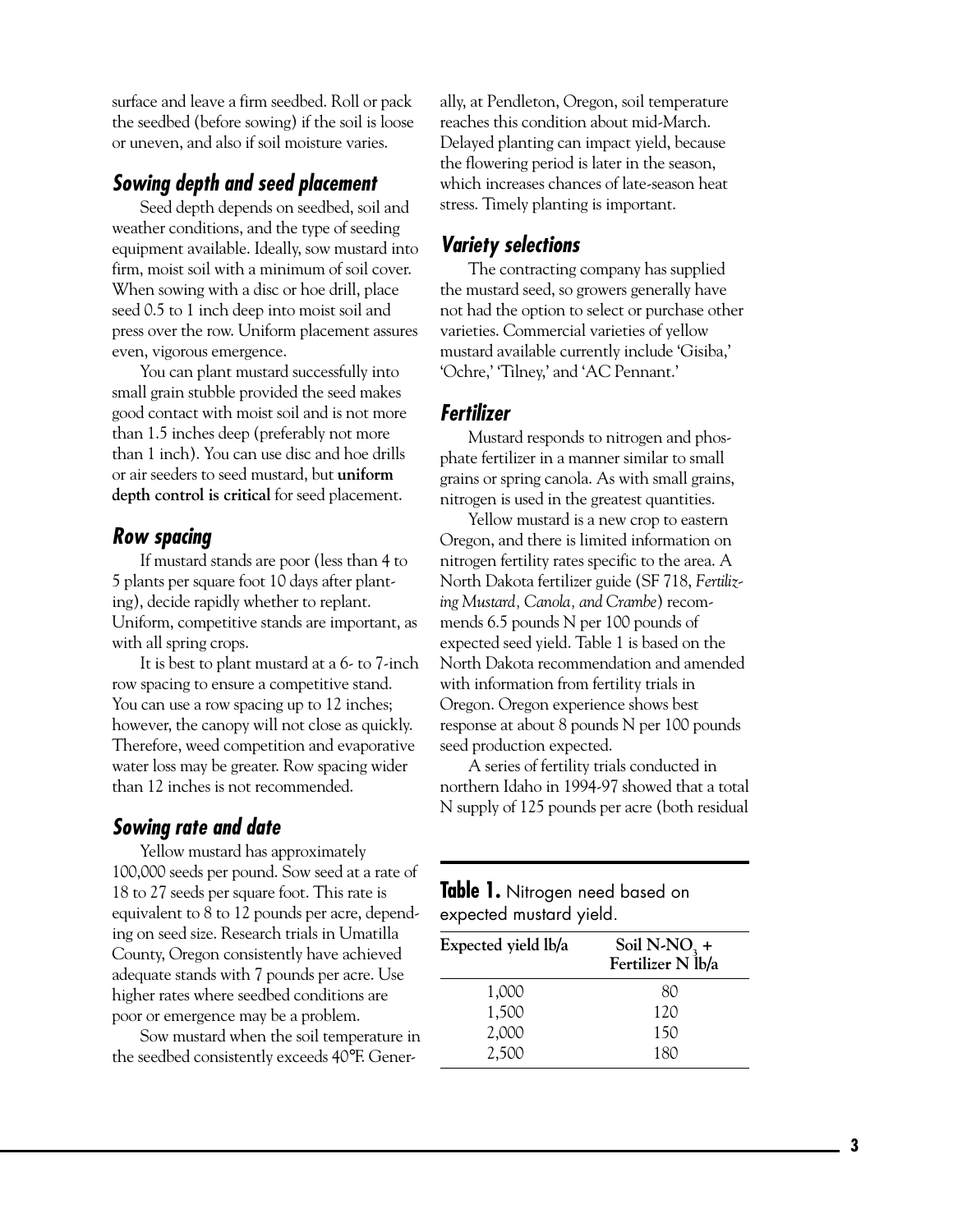soil N and applied) was adequate for yields up to 1,500 pounds per acre. Nitrogen beyond this level delayed flowering and increased lodging in some instances (both undesirable effects).

Add phosphorus and sulfur according to the recommendations for spring wheat. Spring crops respond to these nutrients, particularly in an annual crop rotation. An application of 20 pounds  $P_2O_5$  and 10 pounds S per acre is typically adequate. Work in Idaho showed that mustard was not responsive to higher rates of sulfur, as is canola.

Mixing low rates of dry phosphorus fertilizer (less than 100 pounds per acre 16-20- 0-14) with mustard seed and planting them together has been effective. However, the combination must be mixed thoroughly and must stay well-mixed to assure uniform seeding.

#### **Weed control**

Weed control starts with clean field selection combined with shallow seeding for quick and uniform emergence to achieve a competitive stand.

Weeds have not been a serious problem in mustard production in eastern Oregon. However, cow cockle seeds are a potential contaminant in mustard. Cow cockle has a black seed approximately the same size and weight as a mustard seed. These seeds can cause cleaning losses and market grade reductions. Such losses reduce profits to the grower.

Weeds growing as an understory in a mustard crop do not reduce yield. However, they may contribute seed to perpetuate weed problems in future crops.

Mustard plants are sensitive to herbicides such as 2,4-D, Banvel, and MCPA. You must avoid spray drift. Sulfonylurea herbicides used on previous grain crops can cause emergence problems in mustard.

#### **Insects**

Insects have not caused serious problems on yellow mustard in eastern Oregon. But, as mustard acreage increases, growers should



Adult flea beetles feed on cotyledons and first true leaves, causing a shotholed appearance. Severely damaged seedlings may die, while less seriously damaged plants often suffer a reduction in vigor and stamina. Hot, sunny weather is conducive to feeding activity, while cool, damp weather slows feeding and favors crop growth. Once the crop advances beyond the seedling stage, serious damage is rare, because mustard can outgrow beetle defoliation.

Diamondback moth caterpillars attain a length of 0.5 inch and are light yellow-green to green. Larvae eat leaves, flowers, and green pods and are extremely active when touched.

Aphids have been observed in some eastern Oregon fields. They have not been a problem to date.

#### **Diseases**

Sclerotinia stalk rot (white mold) is the only disease that has been observed on mustard in eastern Oregon. It has been observed only at low levels. However, canola, dry edible bean, crambe, and safflower have a similar problem with white mold. Do not grow mustard in short rotation with these crops, or the problem could build to economic levels.

Mustard grown in rotation with small grains is relatively free of disease. The rotation prevents serious disease problems and provides an excellent biologic break for cereal root diseases.

## **Harvesting**

Wind, rain, and normal drying generally do not cause mustard to shatter before cutting.

Yellow mustard can be direct-combined if the field is not weedy and the crop is uniformly ripe. The harvest operation can cause some shatter if the crop is overripe or extremely dry. When direct-combining, wait until the crop is mature and dry. You can remove the reel or lift it above the crop if the stand is good. If the reel is needed, operate it at a reduced speed.

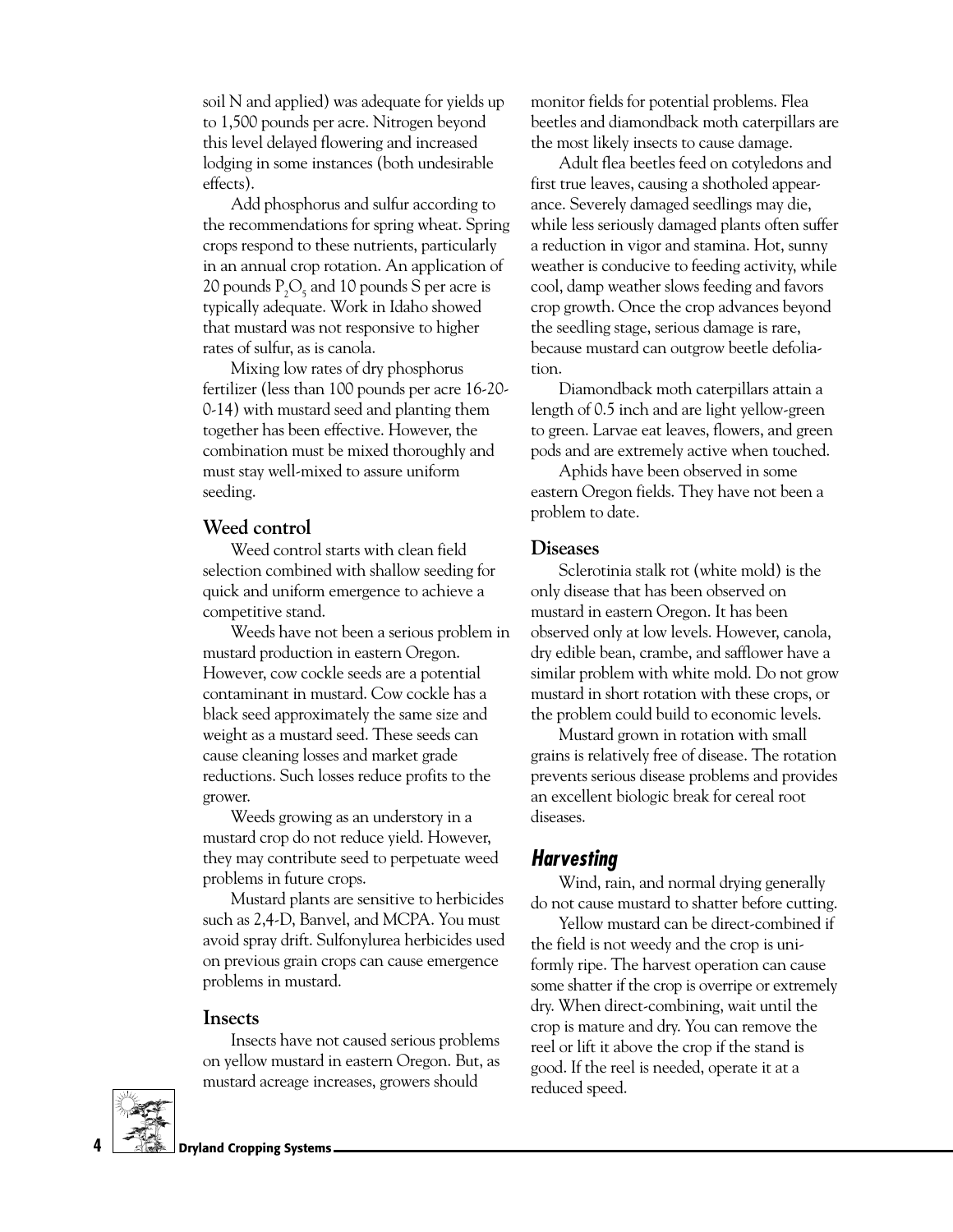Adjust the combine so that the seeds are completely threshed while using the lowest possible cylinder speed. Set cylinder speed at approximately 600 rpm. Careful adjustment of the cylinder speed and cylinder opening is important to avoid cracking.

To test for cracking, run your hand into the threshed seed. If there is cracked mustard, pieces of the seed coat will adhere to the hair on the back of your hand. If this occurs, adjust the combine further. **Cracked seed is considered dockage and is a loss to the producer**.

You may need to vary the cylinder speed during the day as crop moisture content varies. Reduce fan speed to limit seed loss, but maintain sufficient air to ensure clean seed.

# **Drying and storage**

Mustard harvested in eastern Oregon typically does not need drying. You may need to make some arrangements for short-term storage, on or off the farm, to coordinate delivery.

# **Yield potential**

Mustard yields in eastern Oregon have been variable due to differences among varieties, cultural practices, and environmental conditions. Table 2 lists yields from research trials in Pendleton and Moro. Data is from the 1995-1996 growing seasons.

# **Economics**

# **Production**

Cash production costs for mustard are similar to growing a spring grain crop. There are no herbicides currently registered for mustards in the United States, so that is not a part of production costs. Insects have not developed as a problem to date, so insecticides also are not a production cost.

|            | Pendleton recrop |                           | Pendleton fallow |                            | Moro recrop |                            | Moro fallow |                           | Overall avg.   |                           |
|------------|------------------|---------------------------|------------------|----------------------------|-------------|----------------------------|-------------|---------------------------|----------------|---------------------------|
|            | Rank*<br>/27     | Yield<br>1 <sub>b/a</sub> | Rank<br>/27      | Yield<br>1 <sub>b</sub> /a | Rank<br>/27 | Yield<br>1 <sub>b</sub> /a | Rank<br>/27 | Yield<br>1 <sub>b/a</sub> | Rank<br>/27    | Yield<br>1 <sub>b/a</sub> |
|            |                  |                           |                  |                            | 1995        |                            |             |                           |                |                           |
| Gisiba     | 8                | 1,565                     | $\overline{4}$   | 1,465                      | 9           | 1,264                      | 20          | 1,129                     | 6              | 1,356                     |
| Kirby      | 1                | 1,789                     | 1                | 1,712                      | 5           | 1,308                      | 1           | 1,480                     | 1              | 1,572                     |
| Ochre      |                  | 1,579                     | 6                | 1,387                      |             | 1,471                      | 15          | 1,180                     | 3              | 1,404                     |
| Tilney     | 27               | 1,347                     | 20               | 1,098                      | 27          | 1,077                      | 2           | 1,365                     | 21             | 1,222                     |
| Trial avg. |                  | 1,507                     |                  | 1,162                      |             | 1,222                      |             | 1,256                     |                | 1,371                     |
|            |                  |                           |                  |                            | 1996        |                            |             |                           |                |                           |
|            | /12              | 1 <sub>b</sub> /a         | /12              | 1 <sub>b</sub> /a          | /12         | 1 <sub>b</sub> /a          | /12         | 1 <sub>b</sub> /a         | /12            | 1 <sub>b/a</sub>          |
| Gisiba     | $\overline{2}$   | 859                       | 3                | 1,148                      | 6           | 579                        | 8           | 1,110                     | $\overline{4}$ | 924                       |
| Kirby      |                  | 730                       | 1                | 1,218                      | 2           | 621                        | 2           | 1,220                     |                | 947                       |
| Ochre      | 8                | 684                       | 4                | 1,119                      | 7           | 577                        | 9           | 1,047                     | 9              | 857                       |
| Tilney     | 3                | 815                       | 7                | 1,083                      | 5           | 584                        | 3           | 1,155                     | 5              | 909                       |
| Trial avg. |                  | 717                       |                  | 1,058                      |             | 563                        |             | 1,075                     |                | 853                       |
|            |                  |                           |                  |                            |             |                            |             |                           |                |                           |

**Table 2.** Yield of mustard at Pendleton and Moro under fallow and recrop conditions.

\* /XX indicates number of entries in trial. Entries not listed were experimental lines.